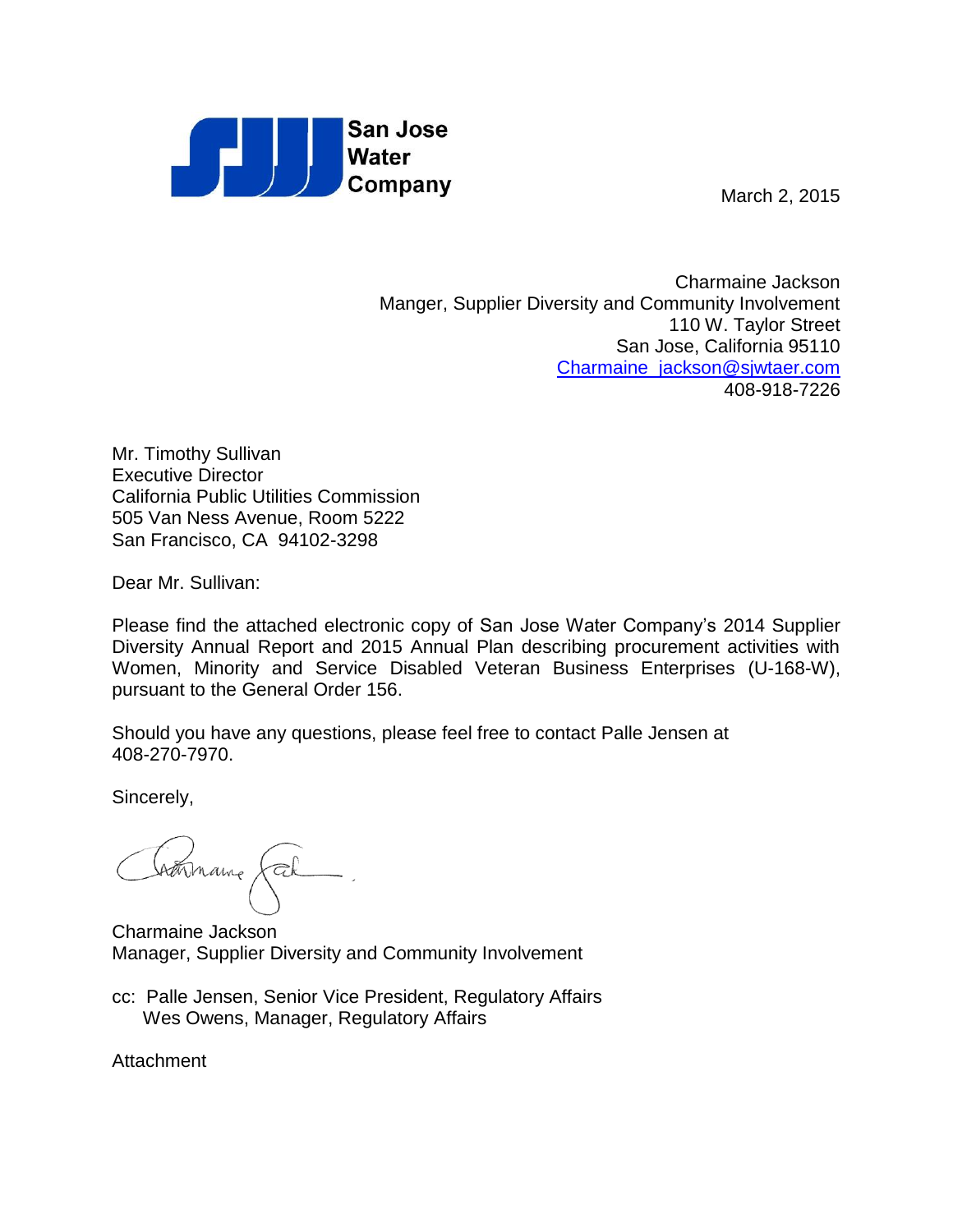



**(U-168-W)**

**Utility Supplier Diversity Report to the California Public Utilities Commission**

**Women-owned, Minority-owned and Disabled Veteran-owned Business Enterprise Procurement**

**2014 Report and 2015 Plan**

**Prepared by: Charmaine Jackson, CPSD (U-168-W)**

**Manager, Supplier Diversity and Community Involvement**

**In response to CPUC General Order 156**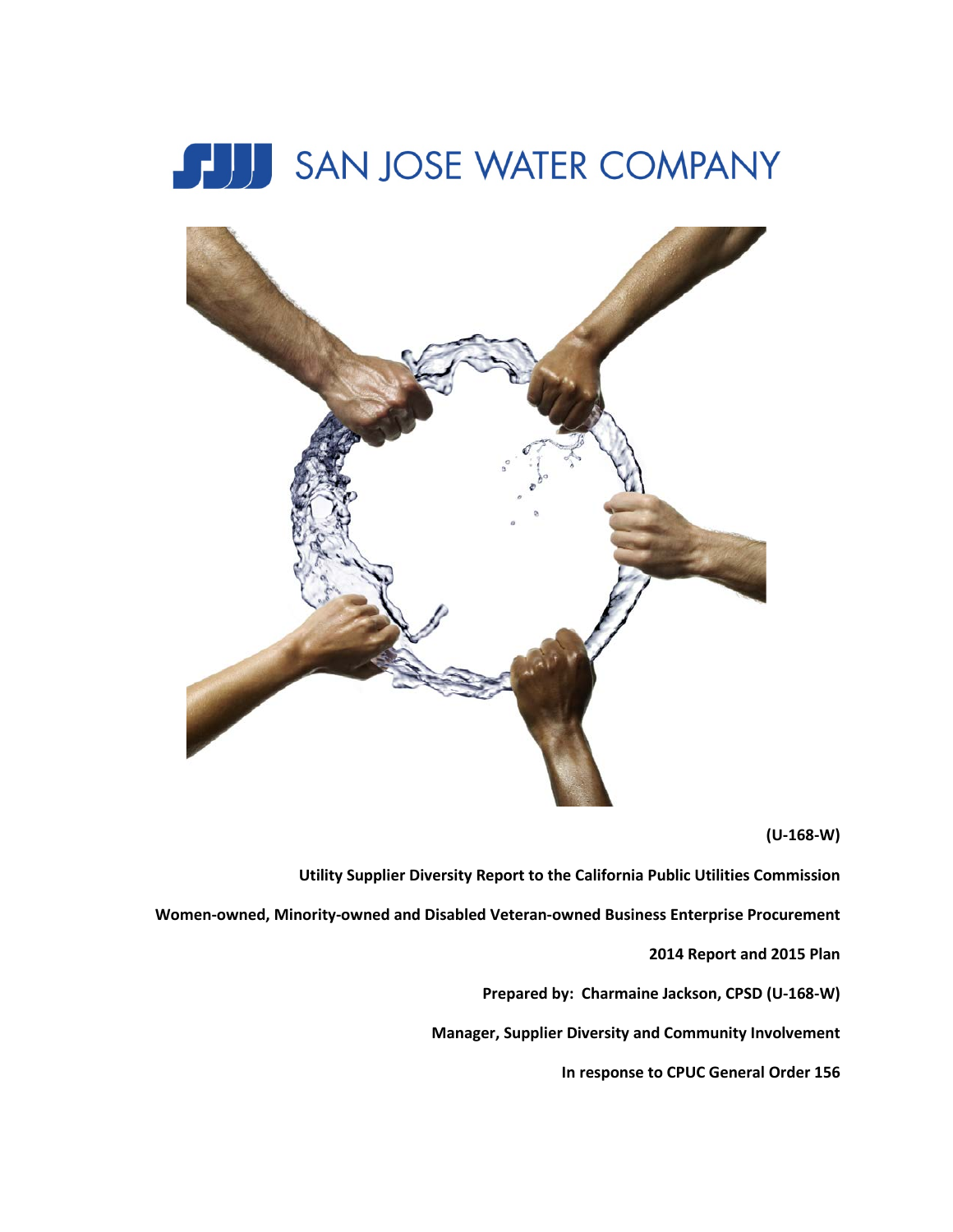# **TABLE OF CONTENTS**

| <b>Description</b>                                                                                                         |                                                                          | Page No.       |  |  |  |
|----------------------------------------------------------------------------------------------------------------------------|--------------------------------------------------------------------------|----------------|--|--|--|
|                                                                                                                            | <b>Message from San Jose Water Company's Chairman, CEO and President</b> | $\overline{2}$ |  |  |  |
|                                                                                                                            | <b>Summary of 2014 Program and Highlights</b>                            |                |  |  |  |
| 2014 Annual Report                                                                                                         |                                                                          |                |  |  |  |
|                                                                                                                            | 9.1.1 Internal/External Activities                                       |                |  |  |  |
|                                                                                                                            | 9.1.2 Summary of Purchases and /or Contracts                             |                |  |  |  |
| 9.1.3                                                                                                                      | <b>Program Expenses</b>                                                  |                |  |  |  |
|                                                                                                                            | 9.1.4 Goal Progress                                                      |                |  |  |  |
|                                                                                                                            | 9.1.5 Subcontractor Reporting                                            |                |  |  |  |
| 9.1.6                                                                                                                      | <b>Complaints</b>                                                        |                |  |  |  |
|                                                                                                                            | 9.1.7 Exclusions                                                         |                |  |  |  |
| 9.1.8                                                                                                                      | <b>Diverse Suppliers in Underutilized Areas</b>                          |                |  |  |  |
| Mentor Protégé Pilot Program - San Jose Water Company's Technical Assistance and Capacity<br><b>Building Success Story</b> |                                                                          |                |  |  |  |
|                                                                                                                            | 2015 Annual Plan                                                         |                |  |  |  |

**10.1.1 Goals**

- **10.1.2 Planned Internal/External Activities**
- **10.1.3 Recruitment Plans for Suppliers in Underutilized Areas**
- **10.1.4 (Former section 10.1.4 on "Plans for Recruiting Diverse Supplier in Excluded Categories" is no longer applicable)**
- **10.1.5 Planned Subcontracting Activities**
- **10.1.6 Plans for Complying with WMDVBE Program Guidelines**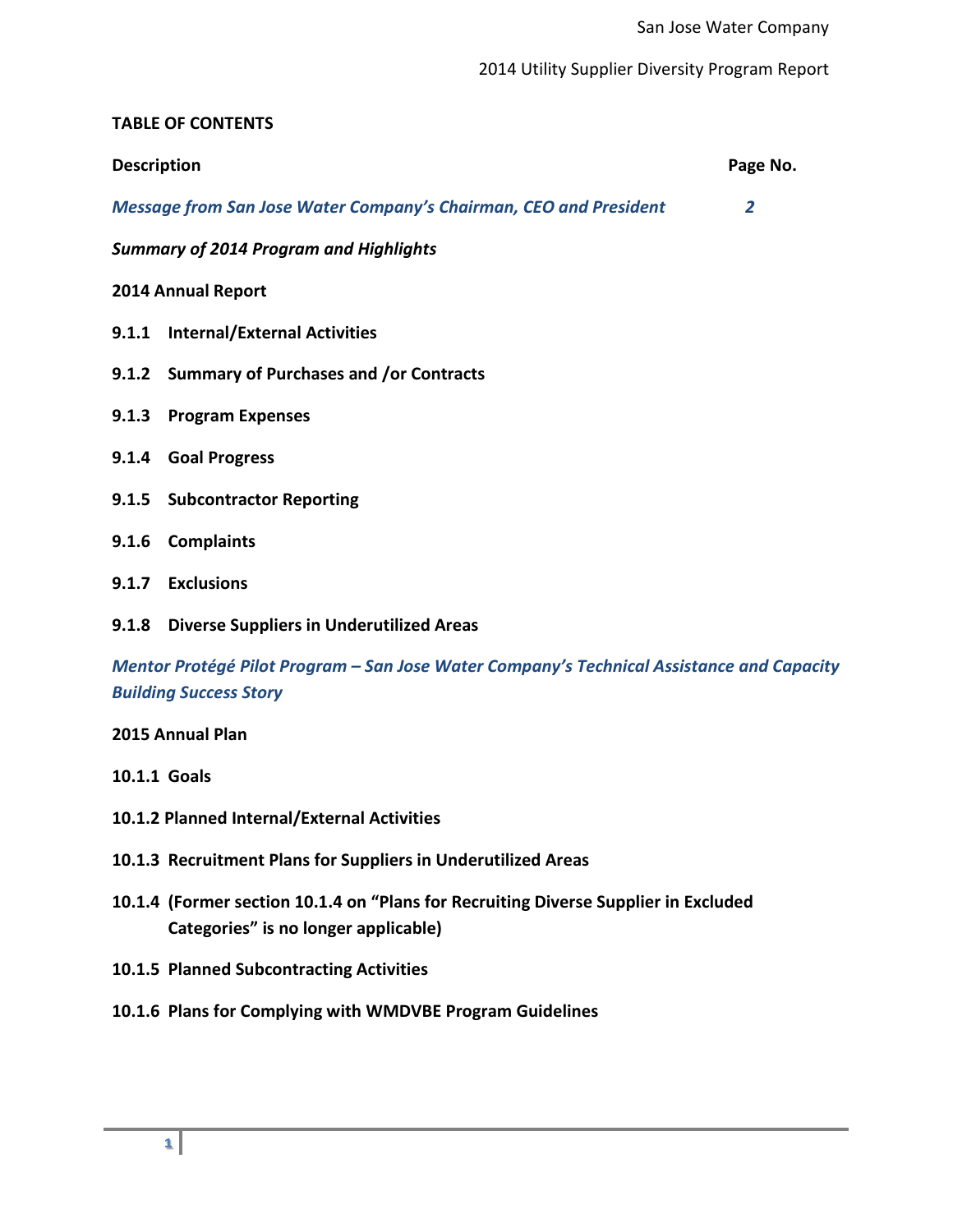

It is with great pleasure I can report on Supplier Diversity at San Jose Water Company (SJWC), and share with you the significant contributions diverse suppliers make in ensuring a strong supply chain to meet the vital water and service needs that impact the daily lives of all our customers. Serving one of the largest metropolitan areas in the United States with high quality, safe, reliable water at fair and reasonable rates requires a supply chain delivering superior service, quality and service at the lowest possible cost. In committing ourselves to diversity and inclusion in our supply chain, diverse suppliers are

increasingly a part of our service solution.

As with any area of our business, since the inception of our Supplier Diversity program, we have focused on operational excellence and sustainability. Our program has evolved and grown stronger with each year, and for the first time we are pleased to report we have exceeded the CPUC goal of 21.5% spend with diverse businesses. In 2014, SJWC spent \$22.9M with diverse business, representing an impressive 25.2% of our total procurement, and a 26% increase over 2013.

While we are extremely proud of these achievements, we are equally proud of our program activities that made it all possible. We helped develop and implement the Mentor Protégé Program resulting in a contract with a local MBE supplier focused on increasing the efficiency in forecast planning of our fuel supply. Additionally, as we began one of our largest and technically complex capital intensive projects, the Montevina Water Treatment plant upgrade, a WBE engineering firm provided critical remediation services. As we continue our multi-year Montevina project, which will shift the majority of our procurement activity to highly specialized, capital intensive sourcing, we will draw on our strong program fundamentals, including our expanding subcontracting program, to help us meet the challenges of maintaining diverse supplier inclusion.

As I conclude, I am confident the program we have built will serve d SJWC as we continue to leverage diverse suppliers in the delivery of our service and operational excellence.

W. Richard Roth Chairman, President and CEO San Jose Water Company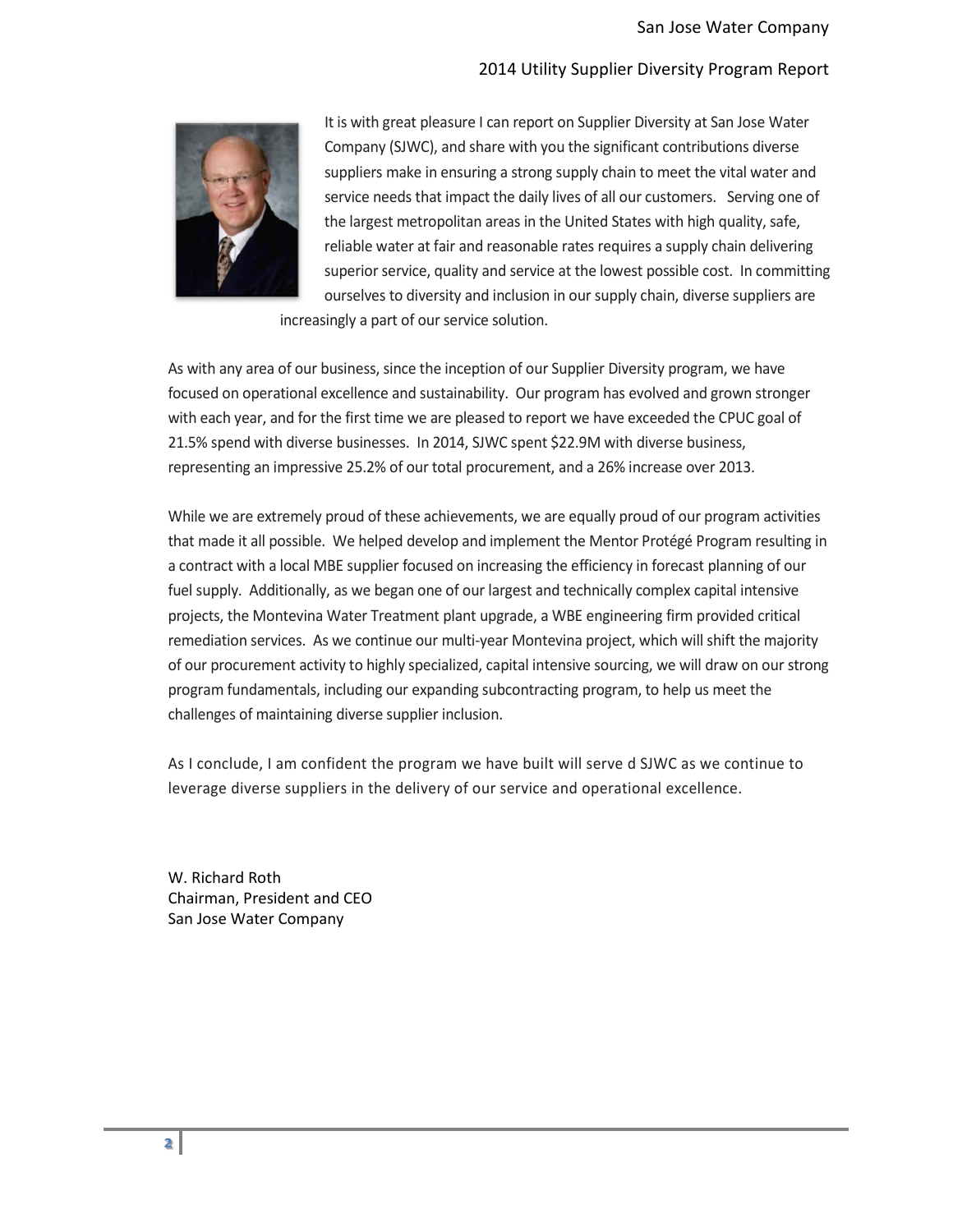This filing is in compliance with the requirements of California Public Utilities Commission (CPUC) General Order 156, and contains the 2014 Annual Report and the 2015 Annual Plan of San Jose Water Company's Utility Supplier Diversity Program (USDP). The annual report describes the program activities and results achieved by San Jose Water Company (SJWC) for the period of January 1 through December 31, 2014.

This report will serve as SJWC's third report to the CPUC under the guidelines of General Order 156.

### **2014 Annual Report Summary of Program and Highlights**

SJWC's commitment to the CPUC USDP program and its goal to provide access and opportunity to women-, minority- and disabled veteran- owned business (WMDVBE) enterprises continues to progress through program and process development.

SJWC's overall eligible procurement totaled \$90 million in 2014. The company's procurement for goods and services with WMDVBE's represents \$22.8 million or 25.3 % of total company procurement. Our 2014 diversity spend results increased by \$4.7 million or 26% compared to 2014. The company's collaborative efforts with the other Class A water companies furthered key program initiatives to help build best in class sustainable supplier diversity initiatives. SJWC's year over year procurement growth with MWDVBE's resulted in San Jose Water Company exceeding the CPUC WMDVBE goal of 21.5% for the first time in San Jose Water Company's program participation.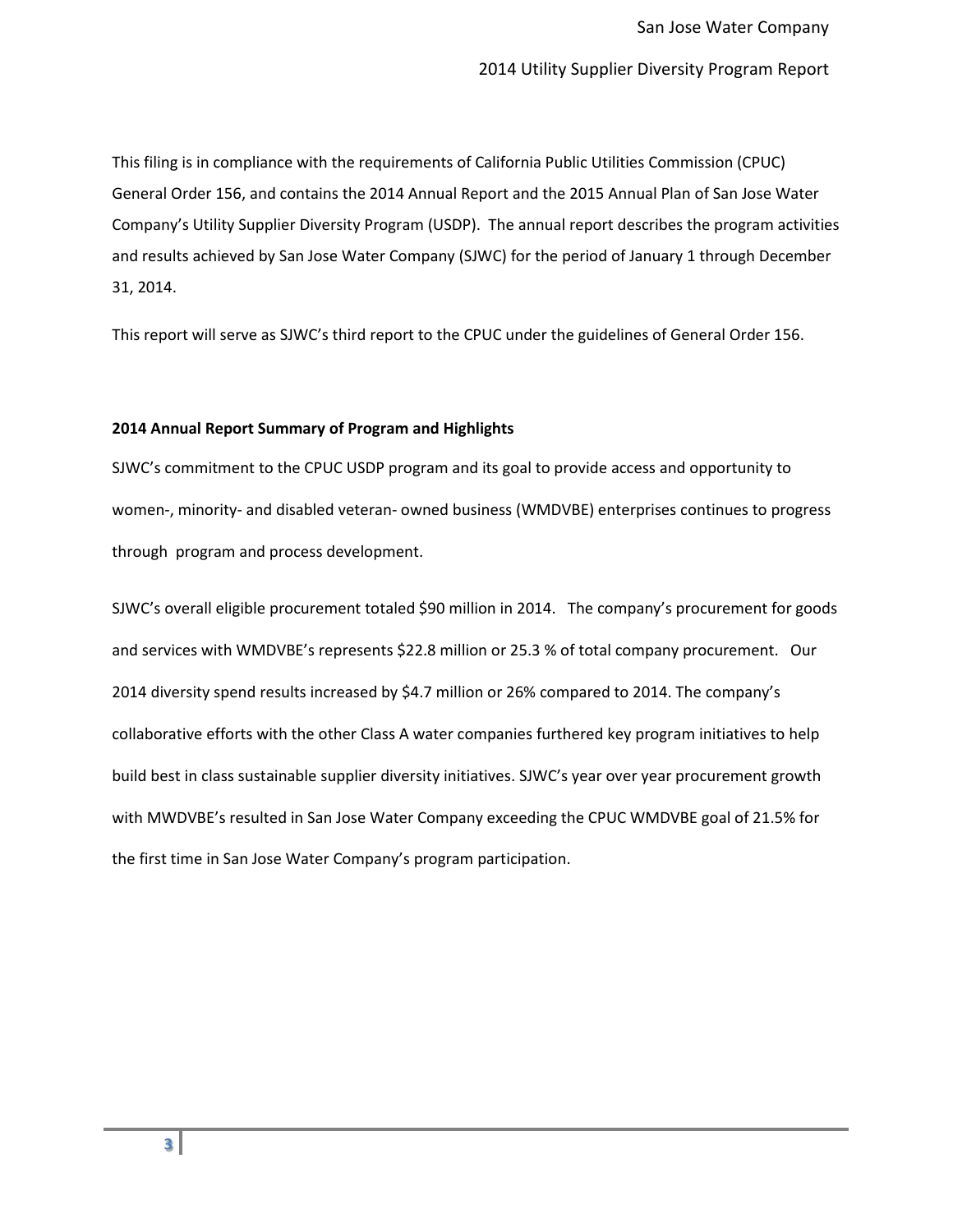### **Highlights of SJWC's 2014 USDP Success**

Major SJWC achievements include the following:

- In 2014, SJWC overall spend with diverse suppliers increased to \$22.8 million, representing an increase of 26% in total qualifying procurement activity in comparison to 2013. Through focused procurement efforts, diverse spend increased by \$4.7M in 2014.
- SJWC procured services from 137 suppliers in 2014.
- SJWC focused on its commitment to the CPUC's OIR outlining a comprehensive Technical Assistance and Capacity Building program. Through the development and implementation of the Mentor Protégé Pilot program (MP3) the contract for SJWC's fuel-services was awarded to a local and minority owned and business. This resulted in over \$160K in direct procurement from this supplier.
- SJWC's Manager of Supplier Diversity continued to lead the collaborative efforts of the California Water Association (CWA) USDP Committee by serving as Committee Chair. The ongoing strategic efforts resulted in program participation in CWA's MP3 program implementation and successful completion.

The USDP efforts at SJWC show a year on year increase in spend and program development. The company's focus on finding qualified suppliers and participation in the MP3 program demonstrates its' consistent progress from year to year. In 2014, SJWC exceeded the CPUC's 21.5% goal for the utility to procure goods from women minority and disabled veteran owned businesses. SJWC improved significantly in both the minority and women business enterprise categories...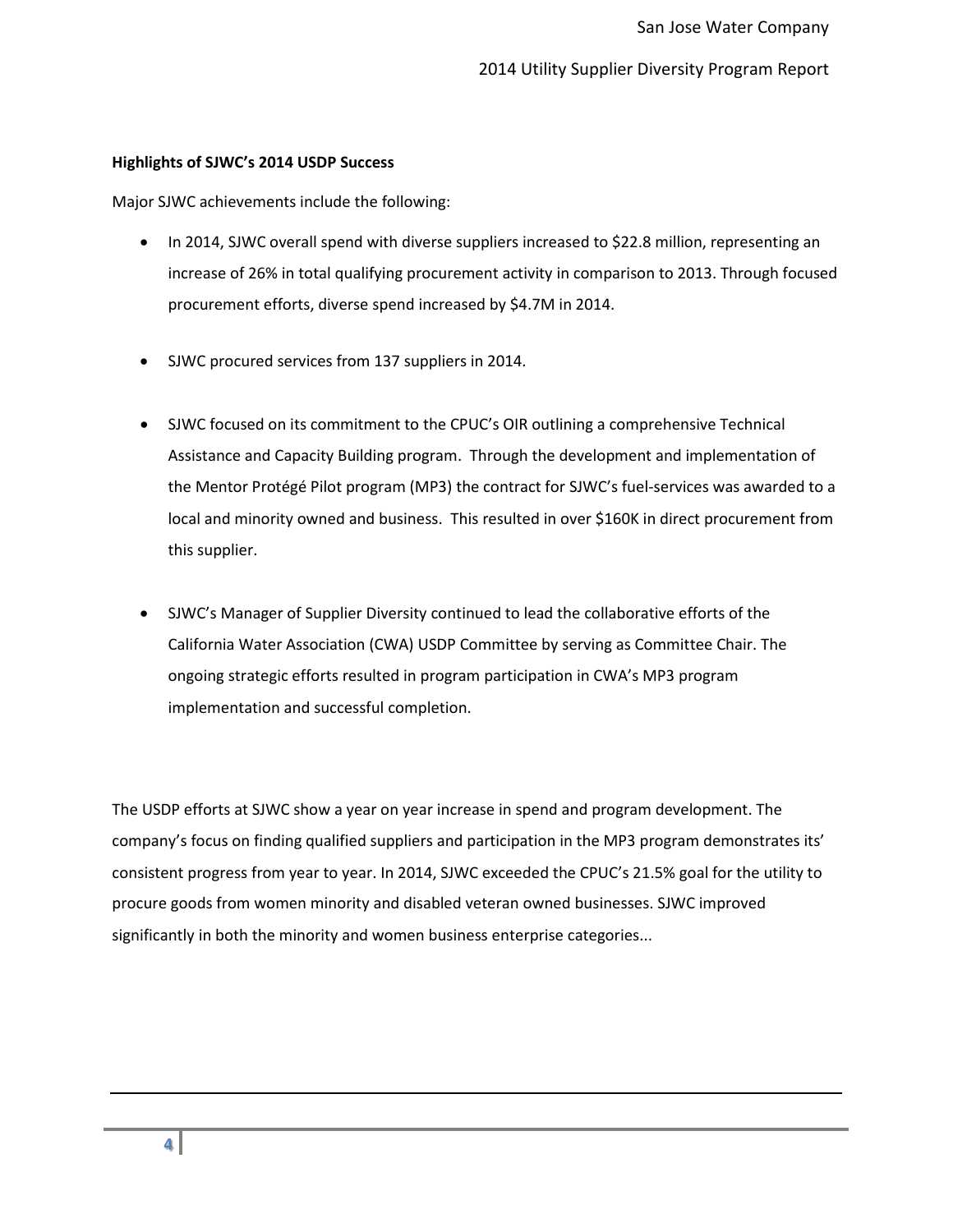### **Under the guidelines of GO 156**

| Year | <b>Total eligible Procurement</b> | <b>Diverse Procurement</b> |
|------|-----------------------------------|----------------------------|
| 2011 | \$70,511,821                      | \$12,295,595               |
| 2012 | \$96,313,252                      | \$17,507,376               |
| 2013 | \$92,429,415                      | \$18,145,595               |
| 2014 | \$90,949,889                      | \$22,880,429               |

#### **Year on Year Progress with New Vendors**

| Year | <b>Diverse Suppliers</b> | <b>Newly Awarded Contracts</b> |
|------|--------------------------|--------------------------------|
| 2011 | 90                       | 10                             |
| 2012 | 104                      | 14                             |
| 2013 | 138                      | 34                             |
| 2014 | 137                      | -1                             |

### **9.1.1 Internal /External Activities**

In 2014, SJWC's internal and external program activities were a key factor in our improved supplier diversity performance. During the year, the program focused on development and participation in the MP3 program.

SJWC continued to create program awareness both internally and externally through various communication and community based partnerships.

### **Internal Activities**

In 2014 the SJWC USDP focused on the key strategic growth areas

- 1) Mentor Protégé Pilot program participation
- 2) Improved and customized reporting systems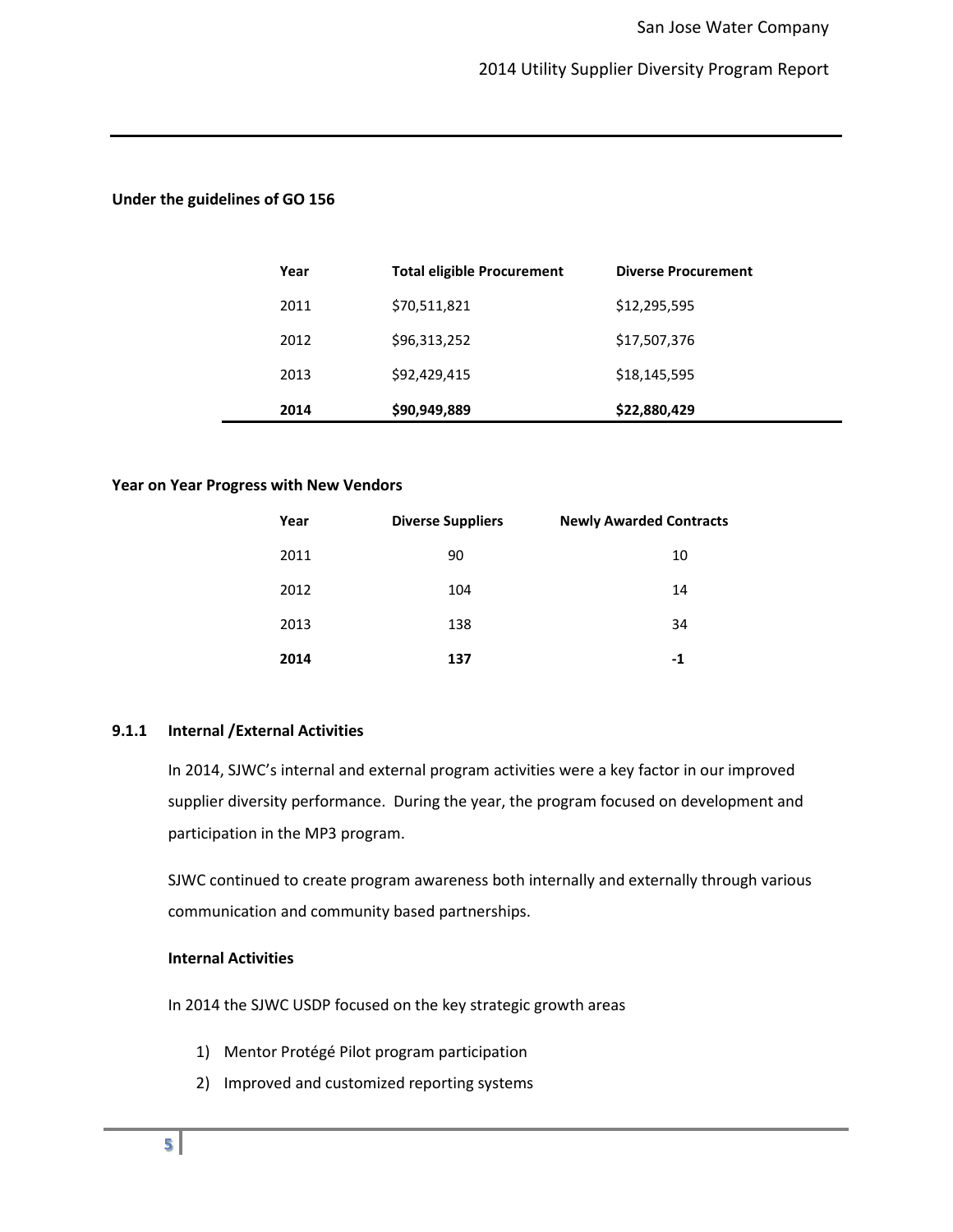- 3) Increased communication on supplier diversity progress at inter-departmental meetings
- 4) Increased communication and program visibility through targeted publications

### **San Jose Water Departmental Champions Program**

SJWC continues to rely on the active participation of its internal champions. USDP efforts benefit from is Champion Program Initiative "C.AP. (**C**ommit to providing opportunities for diverse businesses, **A**ttend outreach events to engage potential suppliers, and **P**articipate in strategic and operational meetings for the program).

2014 CAP program initiative direct results:

- Newly awarded fuel procurement contract with MBE
- Champion presentation at the CWA hosted Business Opportunity hosted to educate and encourage diverse business inclusion in the Montevina water treatment plant upgrades through prime supplier sub-contracting efforts
- An increase of \$1.2 M in procurement with diverse businesses through prime supplier sub-contracting participation
- Diverse business participation goals for the Montevina water treatment plant upgrades

## **External Activities**

SJWC continues the company's outreach efforts by participating in community events that include partnerships with Women, Minority and Disabled Veteran owned business enterprises both locally and throughout the State of California. Relationships are key to engaging company leaders who can define and identify potential opportunities. SJWC partners with the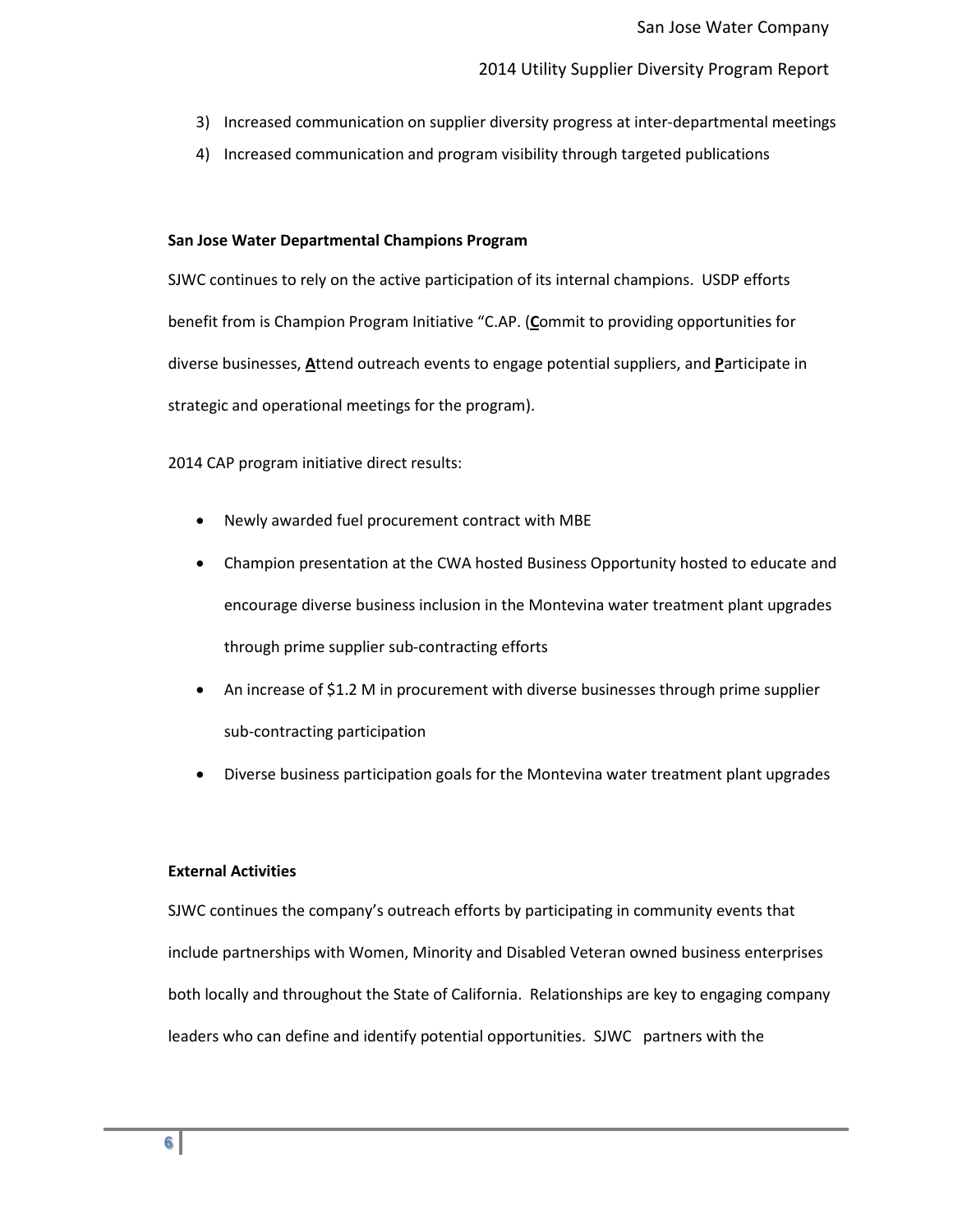organizations listed below which enables key decision makers to participate and play a key role in educating diverse business on the process of doing business with SJWC:

**National Minority Supplier Development Council Women's Business Enterprise Council West Institute for Supply Management CPUC Sponsored Small Business Expos Elite Disabled Veteran Network DVBE Alliance Western Regional Minority Supplier Development Council** 

### **Partner Organization Presentations**

In 2014 the Manager of Supplier Diversity presented at the Construction Financial Management Association – Silicon Valley monthly membership meeting. The presentation outlined and detailed the value of diverse supply chain benefits. The workshop discussion included information on the partnership and role CWA plays in the efforts of all the Class A water utility programs.

### **Joint Utility Meetings**

The SJWC USDP Manager of Supplier Diversity actively participates in the CPUC's joint utilities quarterly meetings and is a key contributor in the planning developing of process that impact the way diverse business do business with California's large and small utilities.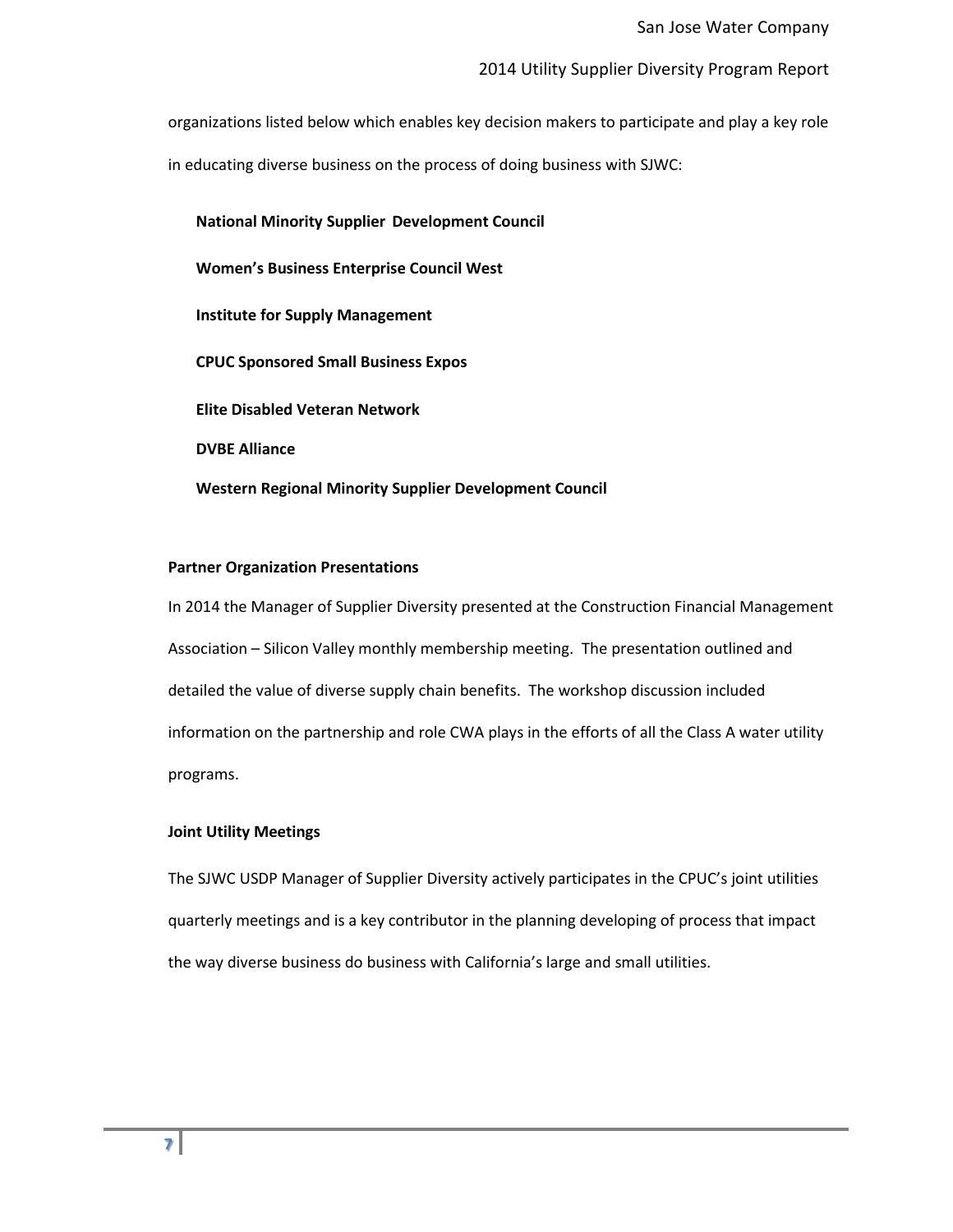### **2014 Business Opportunity Fairs**

In 2014 SJWC partnered with the CWA Class A member waters companies to host two business opportunity fairs (BOF). These fairs held in northern and southern California provided information on how to participate in key water company capital projects. During the northern California BOF, the Senior Vice President of Regulatory affairs emphasized the importance of "how a diverse supply chain is a key component of reaching that goal" and establishing water company operational excellence.

SJWC will continue to work with organizations such as the Elite Service Disabled Veteran-Owned Business (SDVOB) Network to locate DVBE's that can work with SJWC as direct contractors and subcontractors.

SJWC's participation at outreach and community events listed below afford supplier diversity champions the opportunity to introduce qualified suppliers to the procurement process. A brief list of 2014 outreach participation includes:

### **Community Based and Minority Based Organization Events**

- American Indian Chamber of Commerce Annual Conference and Trade Show
- Black Business Association Black Business Association Luncheon and Procurement Expo

### **Professional and Trade Based Organization Events**

- National Association of Regulated Utilities Utility Market Access ad-hoc Committee Meeting
- Northern California Minority Supplier Development Council
- Northern California Minority Supplier Development Council Excellence in Supplier Diversity Awards
- California Water Association Utility Supplier Diversity Program Committee Meetings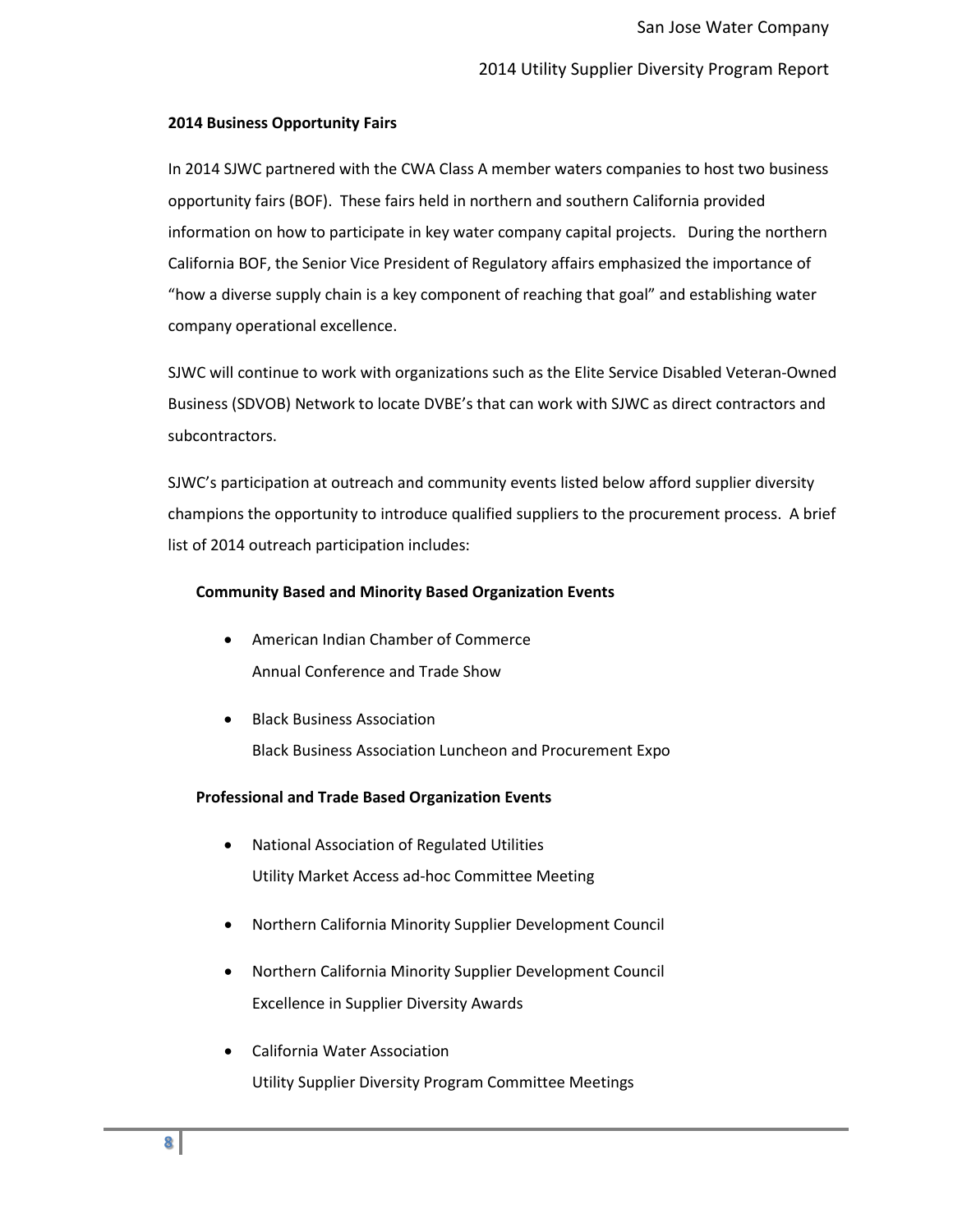• California Disabled Veteran Business Alliance

Keeping the Promise Expo and Business Matchmaking

- Elite Service Disabled Business Network Annual Conference and Trade Fair
- National Minority Supplier Development Council Annual Conference and Business Opportunity Fair
- National Utilities Diversity Council Brooklyn Brainstorm
- Women Business Enterprise National Council National Conference and Trade Fair
- Women Business Enterprise National Council Summit and Salute

# **CPUC Sponsored Outreach Events**

- California Public Utilities Commission Statewide Small Business Expo Series
- CPUC Annual EnBanc Hearing

# **Employee Education**

In order for SJWC to expand its supplier diversity program process and practices, the company relies on a vast level of participation by its staff to develop best and next practices in supply chain trends. Employee education is an important investment in building a successful program. In 2014, SJWC sponsored its' staff to attend various state, regional and training with organizations focused on improving these processes: Such training included:

- Institute of Supply Management Conference Supply Chain Summit
- Diversity Information Resources Best Practices in Supplier

**Strategies** 

- NMSDC Annual Conference
- Women Business Enterprise National Conference
- National Utilities Diversity Council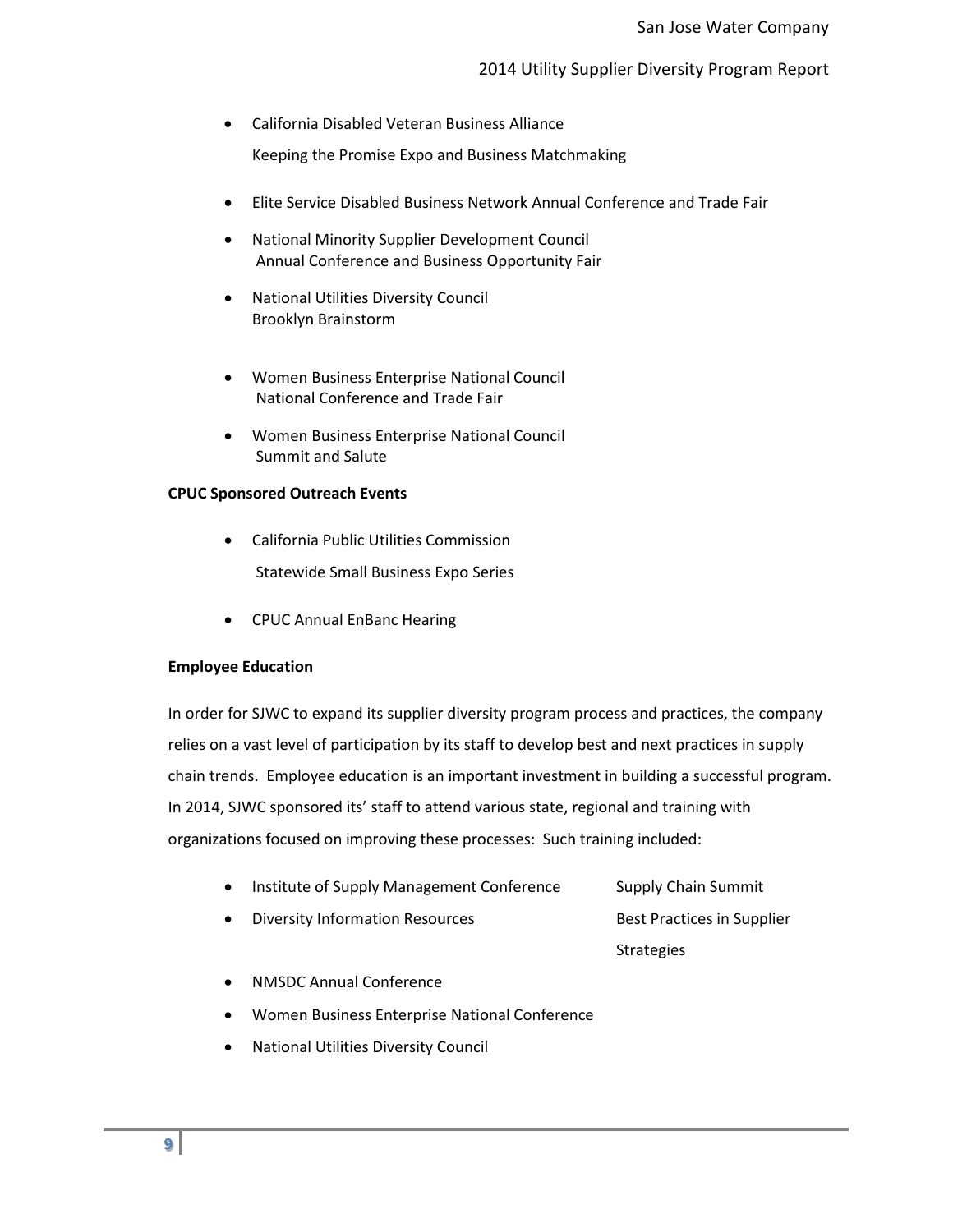## **Website Enhancement**

The SJWC USDP website continues to be a portal that provides information on the WMDVBE program at SJWC. The website continues to publish outreach participation as well as upcoming procurement opportunities. Suppliers are provided instruction and links to supplier diversity resources and certification information. In 2014 over 120 diverse businesses registered utilizing the portal. To further utilize the portal as a conduit for continued engagement, meetings are scheduled with key project managers to determine if the supplier's goods/services fit SJWC's current or future business needs.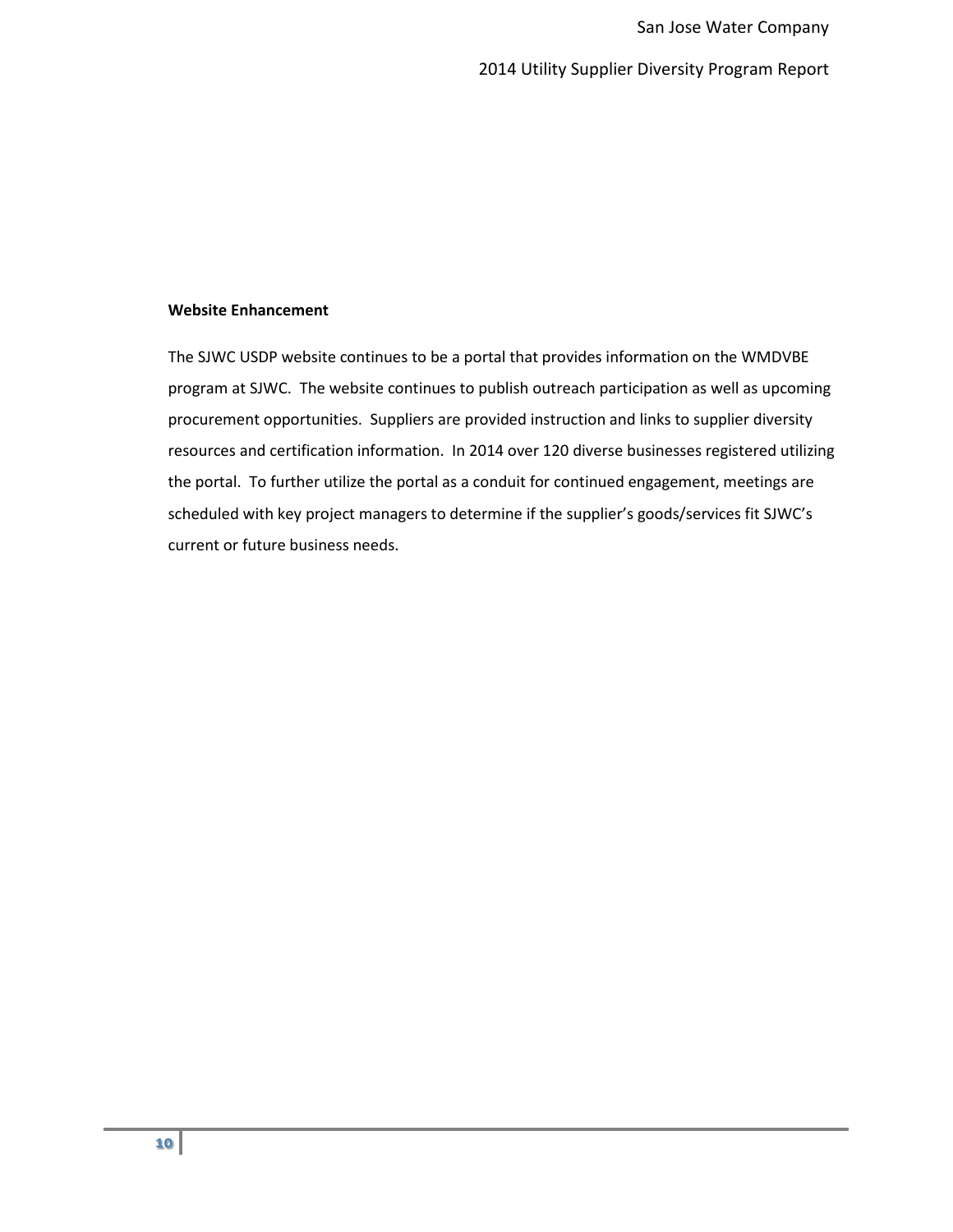|                |                                | UTILITY SUPPLIER DIVERSITY PROGRAM ANNUAL RESULTS BY ETHNICITY |            |                  |                   |       |
|----------------|--------------------------------|----------------------------------------------------------------|------------|------------------|-------------------|-------|
|                |                                |                                                                | 2014       |                  |                   |       |
|                |                                |                                                                | Direct \$  | Sub \$           | Total \$          | $\%$  |
|                | 1 Minority                     | Asian-Pacific                                                  | 15,297     | 225,539          | 240,836           | 0.3%  |
|                | 2 Men                          | African-American                                               | 104,942    |                  | 104,942           | 0.1%  |
| 3              |                                | Hispanic                                                       | 7,887,419  | 441,142          | 8,328,561         | 9.2%  |
| $\overline{4}$ |                                | Native American                                                | 395,259    | 18,615           | 413,874           | 0.5%  |
| 5              |                                | Other                                                          | 1,813,639  | $\Omega$         | 1,813,639         | 2.0%  |
| 6              |                                | <b>Total Minority Men</b>                                      | 10,216,556 | 685,296          | 10,901,852        | 12.0% |
|                | 7 Minority                     | Asian-Pacific                                                  | 5,836,451  | 1,754            | 5,838,205         | 6.4%  |
|                | 8 Women                        | African-American                                               | 10,540     |                  | 10,540            | 0.0%  |
| 9              |                                | Hispanic                                                       | 76,611     | 494,890          | 571,500           | 0.6%  |
| 10             |                                | Native American                                                | 0          | 0                | 0                 | 0.0%  |
| 11             |                                | Other                                                          |            | 0                | 0                 | 0.0%  |
| 12             |                                | <b>Total Minority Women</b>                                    | 5,923,601  | 496,644          | 6,420,245         | 7.1%  |
|                |                                |                                                                |            |                  |                   |       |
|                | <b>Total Minority</b>          |                                                                |            |                  |                   |       |
|                | <b>Business</b>                |                                                                |            |                  |                   |       |
|                | 13 Enterprise (MBE)            |                                                                | 16,140,158 | 1,181,940        | 17,322,098        | 19.0% |
|                |                                |                                                                |            |                  |                   |       |
|                | Women<br><b>Business</b>       |                                                                |            |                  |                   |       |
|                | <b>Enterprise</b>              |                                                                |            |                  |                   |       |
|                | $14$ (WBE)                     |                                                                | 627,648    | 4,327,634        | 4,955,282         | 5.4%  |
|                |                                |                                                                |            |                  |                   |       |
|                | Subtotal Women,                |                                                                |            |                  |                   |       |
|                | <b>Minority</b>                |                                                                |            |                  |                   |       |
|                | <b>Business</b>                |                                                                |            |                  |                   |       |
|                | <b>Enterprise</b><br>15 (MWBE) |                                                                | 189,925    |                  |                   | 24.5% |
|                |                                |                                                                |            | 0                | 22,277,380        |       |
|                |                                |                                                                |            |                  |                   |       |
|                | <b>Service Disabled</b>        |                                                                |            |                  |                   |       |
|                | Veteran                        |                                                                |            |                  |                   |       |
|                | <b>Business</b>                |                                                                |            |                  |                   |       |
|                | <b>Enterprise</b>              |                                                                |            |                  |                   |       |
|                | 16 (DVBE)                      |                                                                | 319,154    | 103,051          | 422,204           | 0.5%  |
|                |                                |                                                                |            |                  |                   |       |
|                | 17TOTAL WMDVBE                 |                                                                | 17,276,885 | 5,612,624        | 22,889,509        | 25.2% |
|                |                                |                                                                |            |                  |                   |       |
|                |                                |                                                                |            |                  |                   |       |
| 18             | <b>Gross Procurement</b>       |                                                                |            |                  | \$<br>197,117,118 |       |
|                | 19 Non-Inclusion               |                                                                |            |                  | \$<br>106,167,229 |       |
|                | 20 Net Procurement             |                                                                |            | \$<br>90,949,889 |                   |       |

# **9.1.2 Statistical Reports / Summary of Purchases**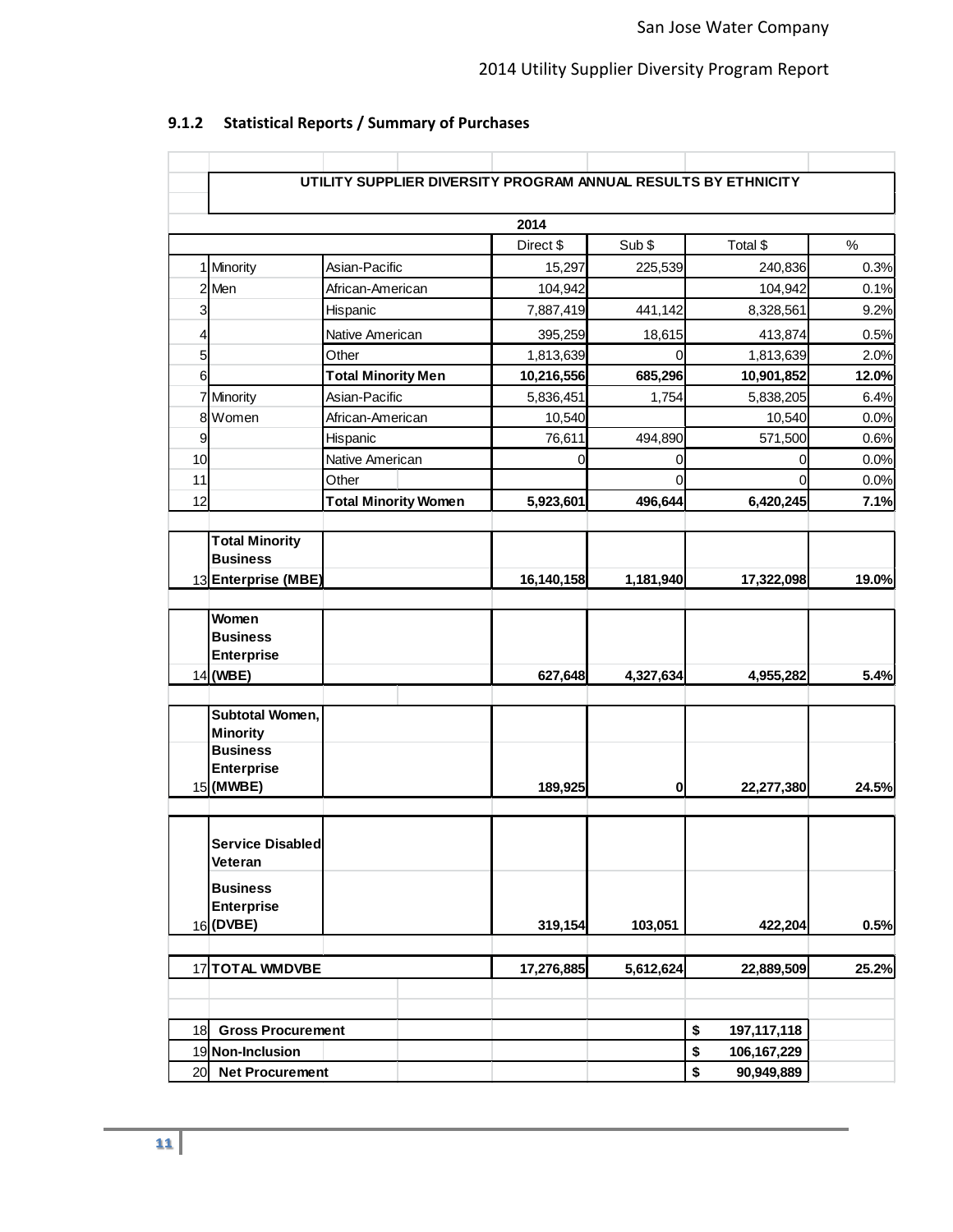### **9.1.3 Program Expense**

| <b>EXPENSE CATEGORY</b>   | 2012 (Actual \$) |
|---------------------------|------------------|
| Labor                     | \$102,846        |
| Program Expenses          | \$38,651         |
| <b>Reporting Expenses</b> | \$5,239          |
| <b>Training</b>           | \$5,923          |
| <b>Other Expense</b>      | \$25,688         |
| <b>TOTAL</b>              | \$178,374        |

## **Utility Supplier Diversity Program Expenses**

\* Other Expenses: Membership expenses – Expenses captured and disbursed for Mentor Protégé Pilot program through CWA for Class A water companies.

# **9.1.4 Goal Progress**

SJWC made significant measurable progress towards meeting the CPUC goal of 21.5% of procurement activity with minority-owned, women-owned and disabled veteran-owned business enterprises. In 2014 SJWC spend totaled \$22.8 million or 25.2% with diverse businesses.

This represents a 26% increase over diverse procurement in 2013 and marks San Jose Water Company first program performance of exceeding the CPUC 21.5% goal.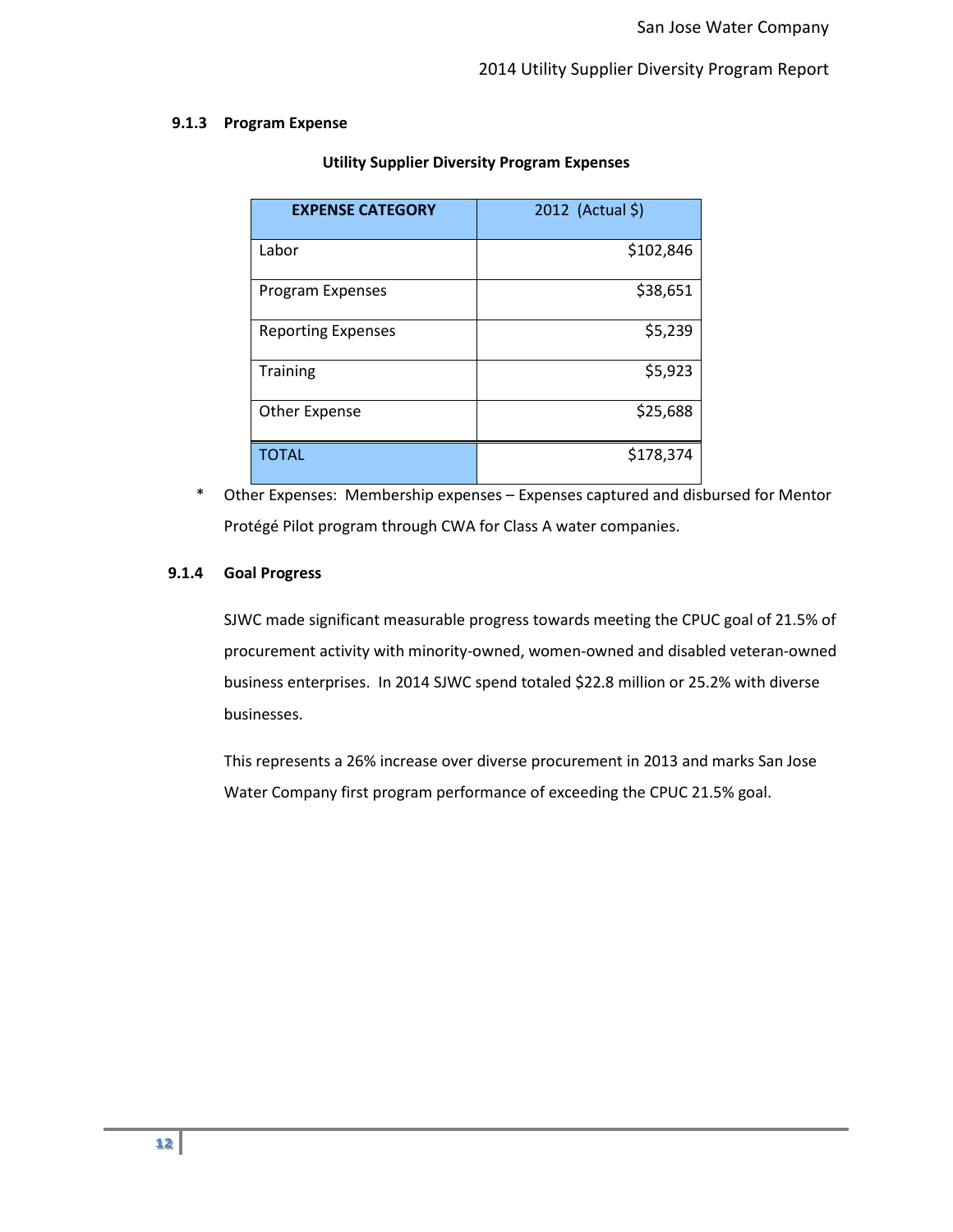### **9.1.5 Summary of Utilization of WMDVBE Subcontractors**

| 1  | San Jose Water Company Summary of Utilization of WMDVBE Subcontractors |                     |                                                |                                              |                                           |                                                              |                                                                                       |                     |
|----|------------------------------------------------------------------------|---------------------|------------------------------------------------|----------------------------------------------|-------------------------------------------|--------------------------------------------------------------|---------------------------------------------------------------------------------------|---------------------|
| 2  |                                                                        | <b>Minority Men</b> | <b>Minority Women</b>                          | <b>Minority Business</b><br>Enterprise (MBE) | <b>Women Business</b><br>Enterprise (WBE) | Women<br>Minority<br><b>Business</b><br>Enterprise<br>(WMBE) | <b>Service Disabled</b><br>Veterans<br><b>Business</b><br><b>Enterprise</b><br>(DVBE) | <b>Total WMDVBE</b> |
| 3  | Direct \$                                                              | 10,216,556          | 5,923,602                                      | 16,140,158                                   | 627,648                                   | 189,925                                                      | 319,154                                                                               | 17,276,885          |
| 4  | Subcontracting \$                                                      | 685,296             | 496,644                                        | 1,181,940                                    | 4,327,634                                 | 0                                                            | 103,051                                                                               | 5,612,625           |
| 5  | Total \$                                                               | 10,901,852          | 6,420,246                                      | 17,322,098                                   | 4,955,282                                 | 22,277,380                                                   | 422,205                                                                               | 22,889,510          |
| 6  |                                                                        |                     |                                                |                                              |                                           |                                                              |                                                                                       |                     |
| 7  | Direct%                                                                | 12%                 | 7.1%                                           | 17.7%                                        | 0.7%                                      | 0.2%                                                         | 0.4%                                                                                  | 19.0%               |
| 8  | Subcontracting %                                                       | 0.8%                | 0.5%                                           | 1.3%                                         | 4.8%                                      | 0.0%                                                         | 0.11%                                                                                 | 6.2%                |
| 9  | Total %                                                                | 12.7%               | 7.6%                                           | 19.0%                                        | 5.4%                                      | 0.2%                                                         | 0.5%                                                                                  | 25.2%               |
| 10 |                                                                        |                     |                                                |                                              |                                           |                                                              |                                                                                       |                     |
| 11 | Gross Procurement                                                      | \$197,117,118       |                                                |                                              |                                           |                                                              |                                                                                       |                     |
| 12 | Non-Inclusion                                                          |                     | \$106,167,229 *Purchase Water, Power, Pump Tax |                                              |                                           |                                                              |                                                                                       |                     |
| 13 | Net Procurement                                                        | \$90,949,889        |                                                |                                              |                                           |                                                              |                                                                                       |                     |

**\* Totals may not add due to rounding**

### **9.1.6 Complaints**

SJWC did not receive any formal complaints about the USDP program in 2014.

#### **9.1.7 Summary of Purchases and or Contracts in Excluded Categories**

The amount shown on Table 9.1.2 as "Non-Inclusion" is the total of payments made in the categories of Purchased Water, Purchased Power, and Groundwater Extraction Fees (pump taxes). Other categories subject to Section 8.9, Other Utilities, Taxes, Franchise Fees, and Postage, have not been included in the Gross Procurement.

The reporting of these categories as "Non-Inclusion" on Table 9.1.2 by water companies is intended to provide information to CPUC staff regarding these categories and to be consistent with the procurement reporting by the energy companies. This procurement reporting for water companies results from workshops convened by the Commission's Utility Supplier Diversity Program Staff, pursuant to Ordering Paragraph No. 4 of D.11- 05-019 (in R.09-07-027), and subsequent additional discussions, in order for the Staff and utilities to reach a common understanding of what is to be reported as a result of the amendments to General order 156 and to address and resolve any issues related to the adoption of the water companies' procurement reporting requirements under General Order 156.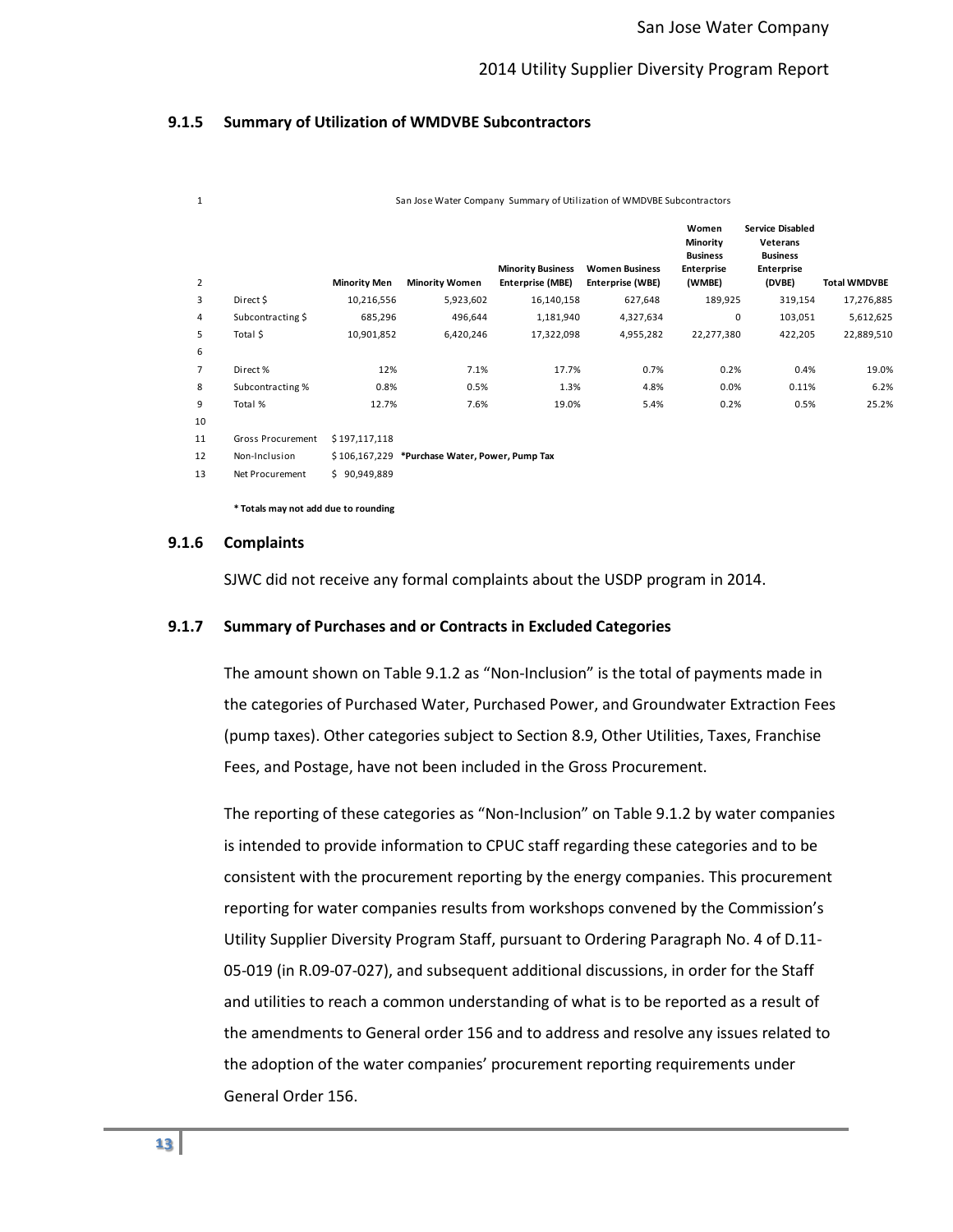### **9.1.8 Diverse Suppliers in Underutilized Areas**

During 2014 SJWC worked to increase diverse spending in areas where such supplier utilization has traditionally been low. As a result SJWC increased diverse spend in the following categories

- Increase in Minority Women business spend resulting in an overall increase in total minority business spend
- Increase in Women Business Enterprise resulting in a substantial increase in Women Business spend
- Increase in sub-contracting participation, resulting in an overall increase in WMDVBE spend

SJWC will continue its efforts to recruit minority owned business in consultant services areas to the extent possible.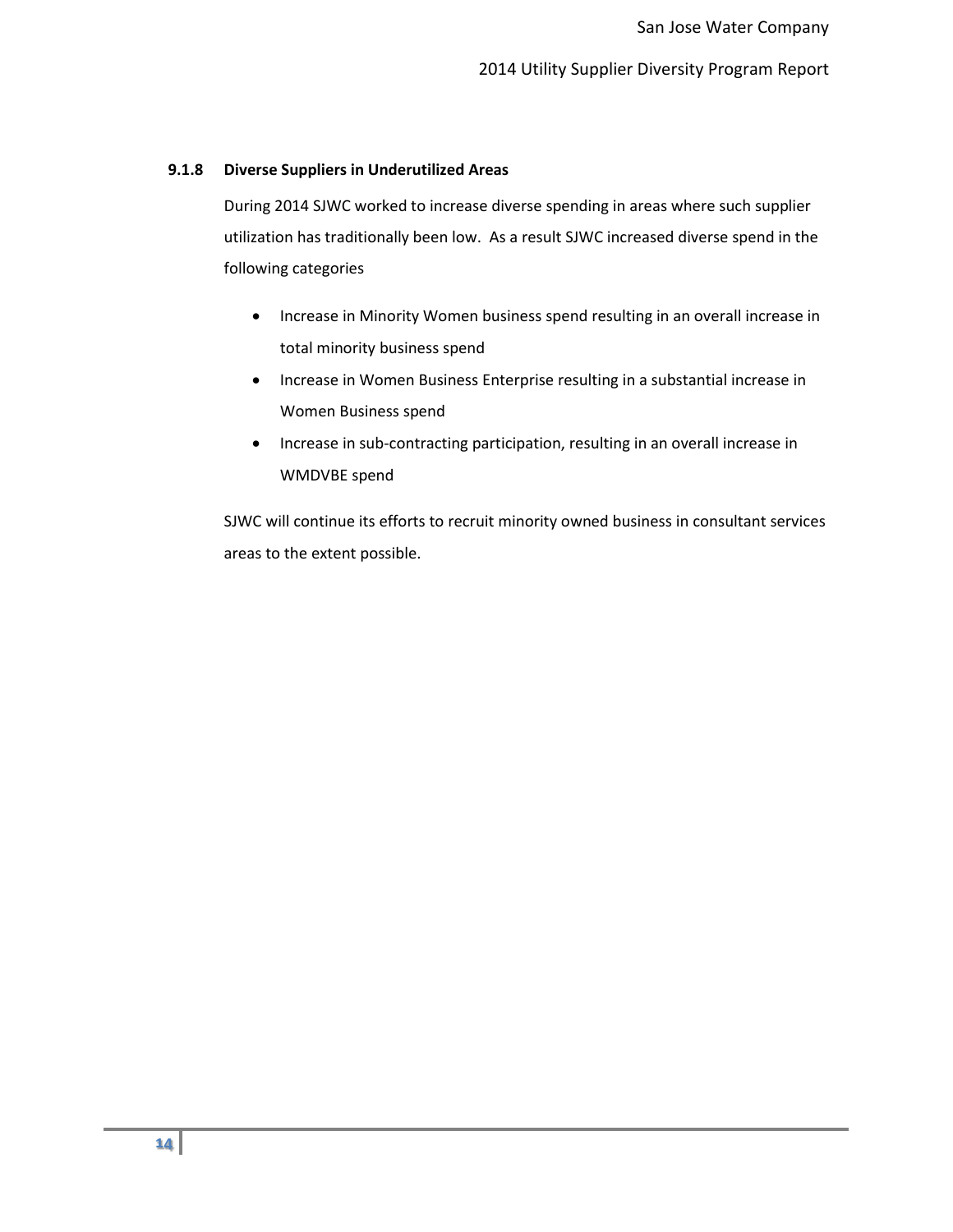# *Mentor Protégé Pilot Program – San Jose Water Company's Technical Assistance and Capacity Building Success Story*

San Jose Water Company prides itself of being a leader in the provision of water service and delivering exemplary customer service. The commitment of utilizing suppliers that provide exceptional service levels at a competitive price spans throughout the supply chain. SJWC relies on its largest suppliers to assist in USDP efforts.

Western States Oil participation in the Technical Assistance and Capacity Building - Mentor Protégé pilot program (MP3) led to the success of Western States Oil being named as the source supplier for fuel services to SJWC.

SJWC success in meeting the Commissions' 21.5% goal is in part due to the award of this contract. In December 2014 Western States Oil completed ten months of MP3 program participation targeted to provide access and optimize Water Company sourcing processes thus increasing potential contract participation in areas of opportunity.

In collaboration with Class A member water companies, CWA held its first MP3 achievement ceremony. This ceremony was to acknowledge all program participants.

San Jose Water's success was due in part to the following program elements:

- Pro-active participation of key stakeholders which included:
	- o Executive Management
	- o Director of Purchasing and Logistics
	- o Manager of Fleet Services
	- o Manager of Security Services
	- **Manager of Supplier Diversity**
- Participation in monthly forecasting meetings
- Participation and collaboration of information technology systems integration
- Maximized utilization of financial systems including corporate procurement card benefits
- Participation in local outreach efforts aimed to maximize Western States Oil's exposure to other water utilities

Key supply chain benefits:

- Pro-actively sought to integrate small and diverse businesses into our procurement and sourcing opportunities for long term contracts resulting in cost savings and backup emergency fuel reserves
- Educated the WSO staff on the benefits and process of working with water and investor owned utilities
- Formalized reporting process to provide forecast fleet usage on a month by month basis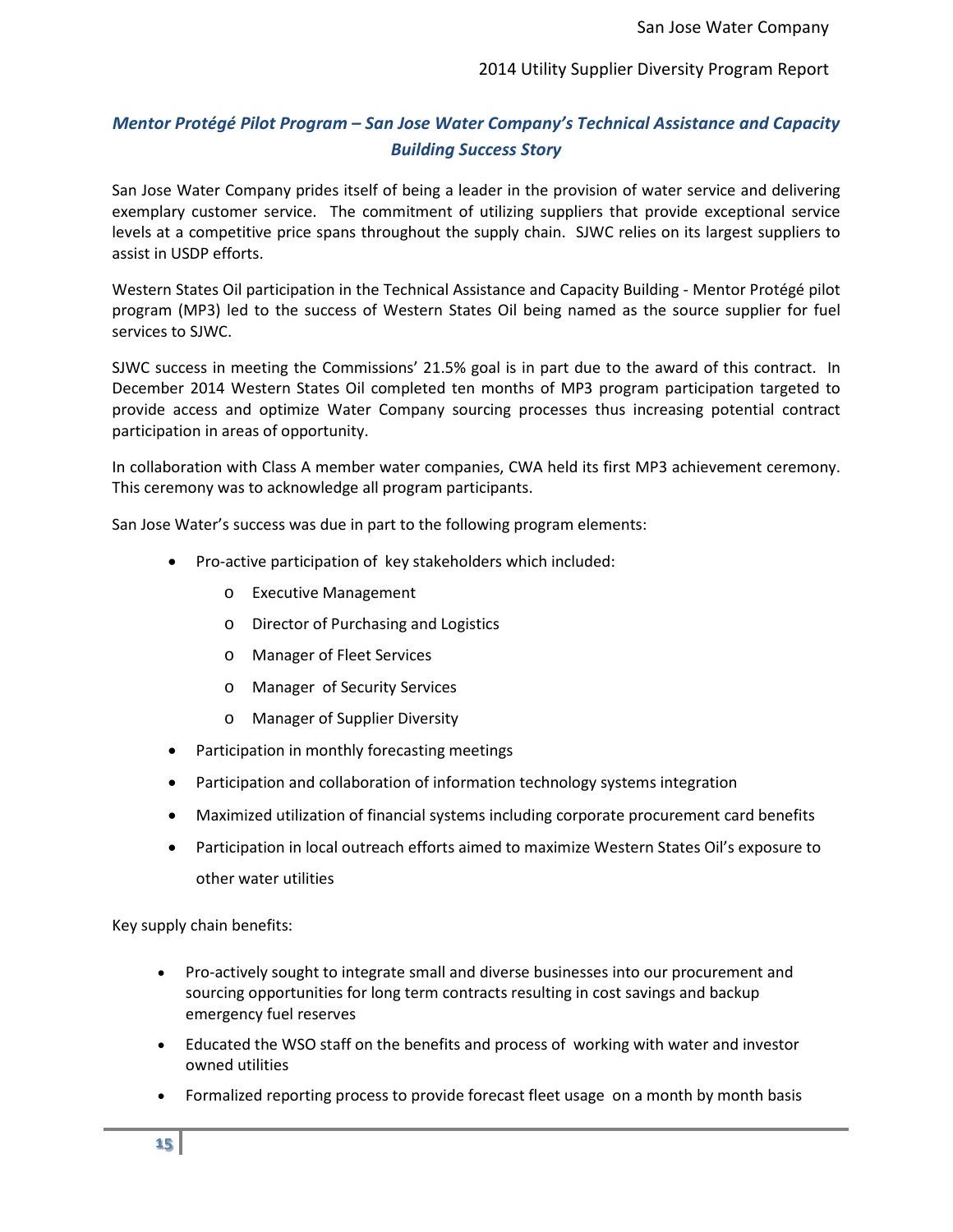# **2015 Annual Plan**

# **10.1.1 Goals**

|                                     | <b>Current Year</b> | <b>Current Year</b> |
|-------------------------------------|---------------------|---------------------|
| Category                            | <b>Results</b>      | Goals               |
| Minority Men                        | 12.0%               | 12.0%               |
| Minority Women                      | 7.1%                | 3.0%                |
| <b>Minority Business Enterpirse</b> |                     |                     |
| (MBE                                | 19.1%               | 15.0%               |
| Women Business Enterprise           |                     |                     |
| (WBE)                               | 5.4%                | 5.0%                |
| Subtotal Women, Minority            |                     |                     |
| <b>Business Enterprise (WMBE)</b>   | 24.5%               | 20.0%               |
| Service Disabled Veteran            |                     |                     |
| <b>Business Enterprise (DVBE)</b>   | 0.5%                | 1.5%                |
|                                     |                     |                     |
| <b>Total WMDVBE</b>                 | 25.2%               | 21.5%               |

# **In 2015, SJWC's USDP will focus on achieving the following results**:

- Work with supplier diversity champions to provide diverse business request for proposal participation on capital projects.
- Participate in the Mentor Protégé Program to optimize knowledge and provide technical assistance to increase capacity and growth for MWDVBE's
- Continue to meet with our largest prime suppliers to increase sub-contracting levels
- Implement supplier management tools to measure expense category according to diverse spend.
- Identify suppliers in low utilization areas and seeks means to include diverse businesses in these opportunities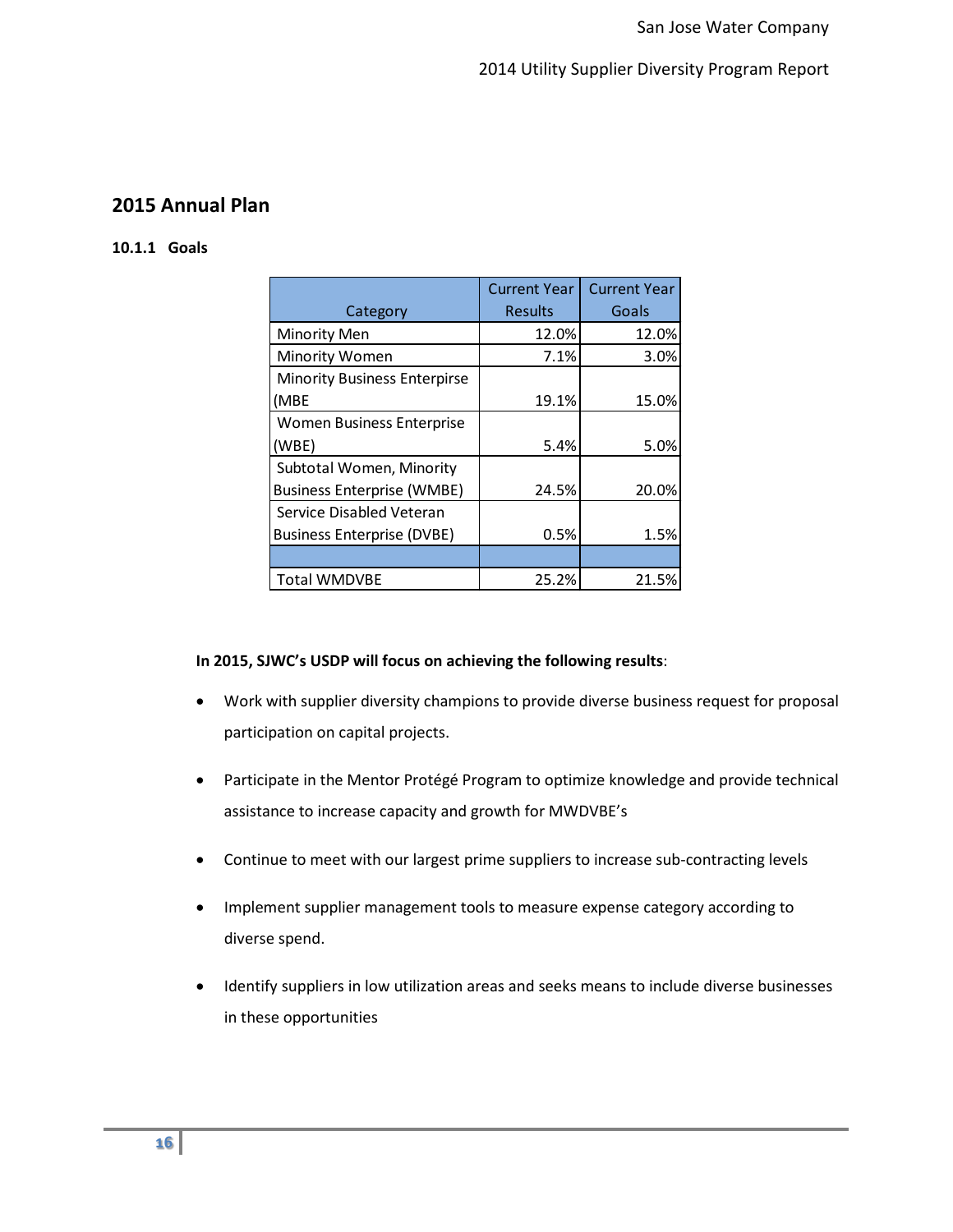### **10.1.2 Planned External/Internal Activities**

### **External Activities**

### **Supplier Development and Mentoring**

In compliance with Ordering Paragraph No. 4 of CPUC D.11-05-019 (in R.09-07-027), SJWC will continue work closely with the CWA and its members to participate in the Tier 1 capacity building and technical assistance program

In 2015 SJWC will continue to work with CWA and its member companies to host Business Opportunity Fair meetings encouraging prime suppliers to increase subcontracting participation

SJWC forms relationships with suppliers and will sponsor diverse business attendance at events, that are designed to educate suppliers on doing business with utilities and provide direction and instruction on increasing the probability of working with all CPUC utilities. In addition to facilitating engagement with other California owner invested utilities, the diverse business participation has led to extended contract opportunities in the private sector.

In 2014 SJWC sponsored event attendance to the following diverse businesses:

| Diverse Business             | Event                          |
|------------------------------|--------------------------------|
| <b>Excelerate Consulting</b> | <b>NMSDC Annual Conference</b> |
| Western States Oil Company   | Northern California Business   |
|                              | <b>Opportunity Conference</b>  |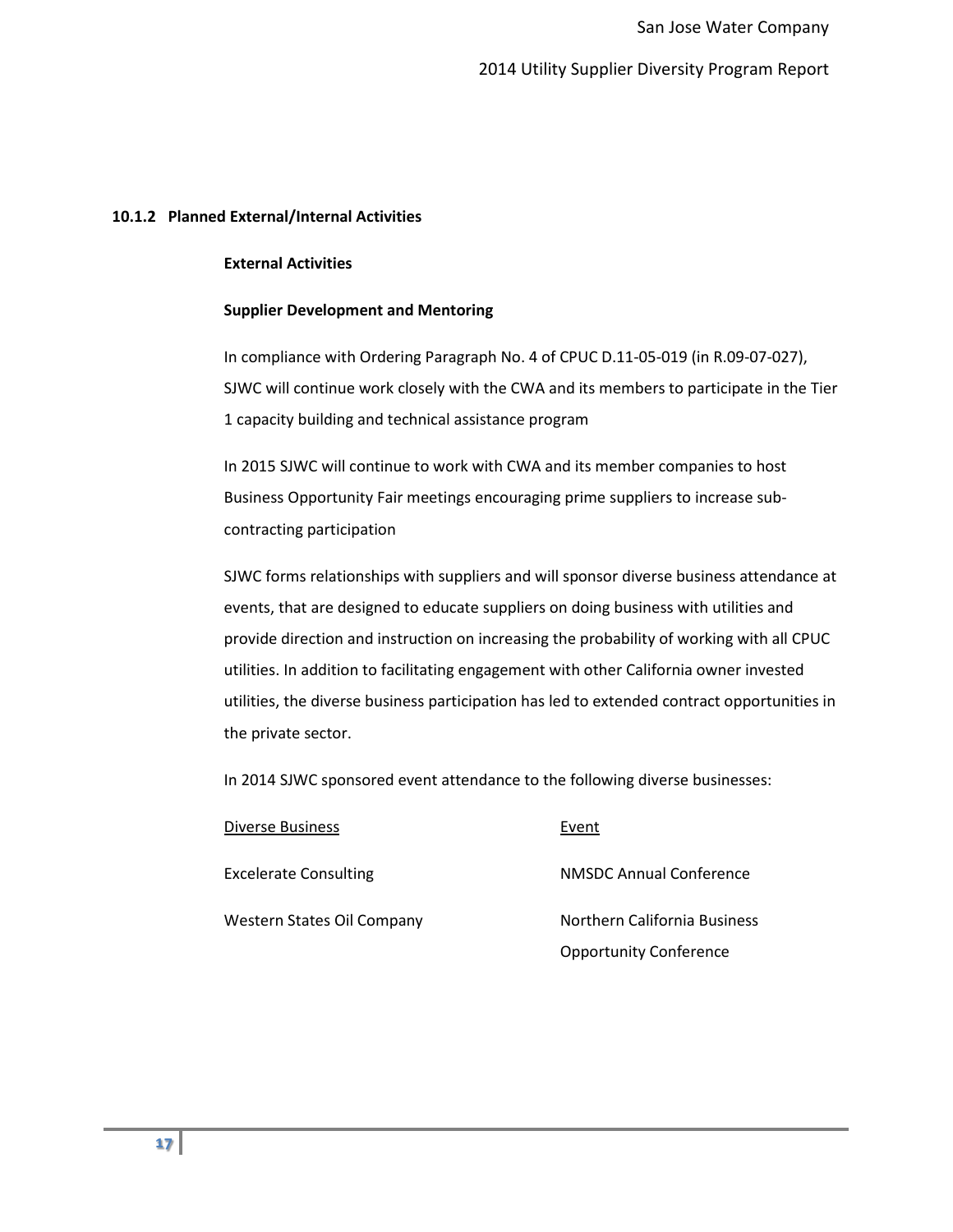### **Internal Activities**

### **Technical Resources**

SJWC will continue its efforts to implement supplier diversity reporting tools that will support the efforts of providing detailed program progress and departmental participation.

### **10.1.3 Recruitment Plans for Suppliers in Underutilized Areas**

Included in SJWC USDP 2015 program planned activities are clear measurable goals progress to increase procurement contracts in lower utilized categories, SJWC will focus on increased communication and partnerships with local organizations in the following categories:

African American Owned Businesses

Native American Owned Businesses

Disabled Veteran Owned Businesses

#### **10.1.4 Former Section 10.1.4 "Plans for Recruiting Diverse Suppliers in excluded Categories"**

No longer applicable

### **10.1.5 Planned Sub-contracting**

SJWC understands the importance of increasing diverse spend utilizing prime contractors as an extended participant of the USDP. As a result of focused outreach and partnership with prime suppliers SJWC will continue to hold prime supplier contractor meetings, and matchmaking events to increase sub-contracting opportunities with SJWC's largest prime suppliers. SJWC will set targets and provide tools such as on-line subcontracting reporting (PRISM) necessary for our prime suppliers to actively participate and achieve such goals.